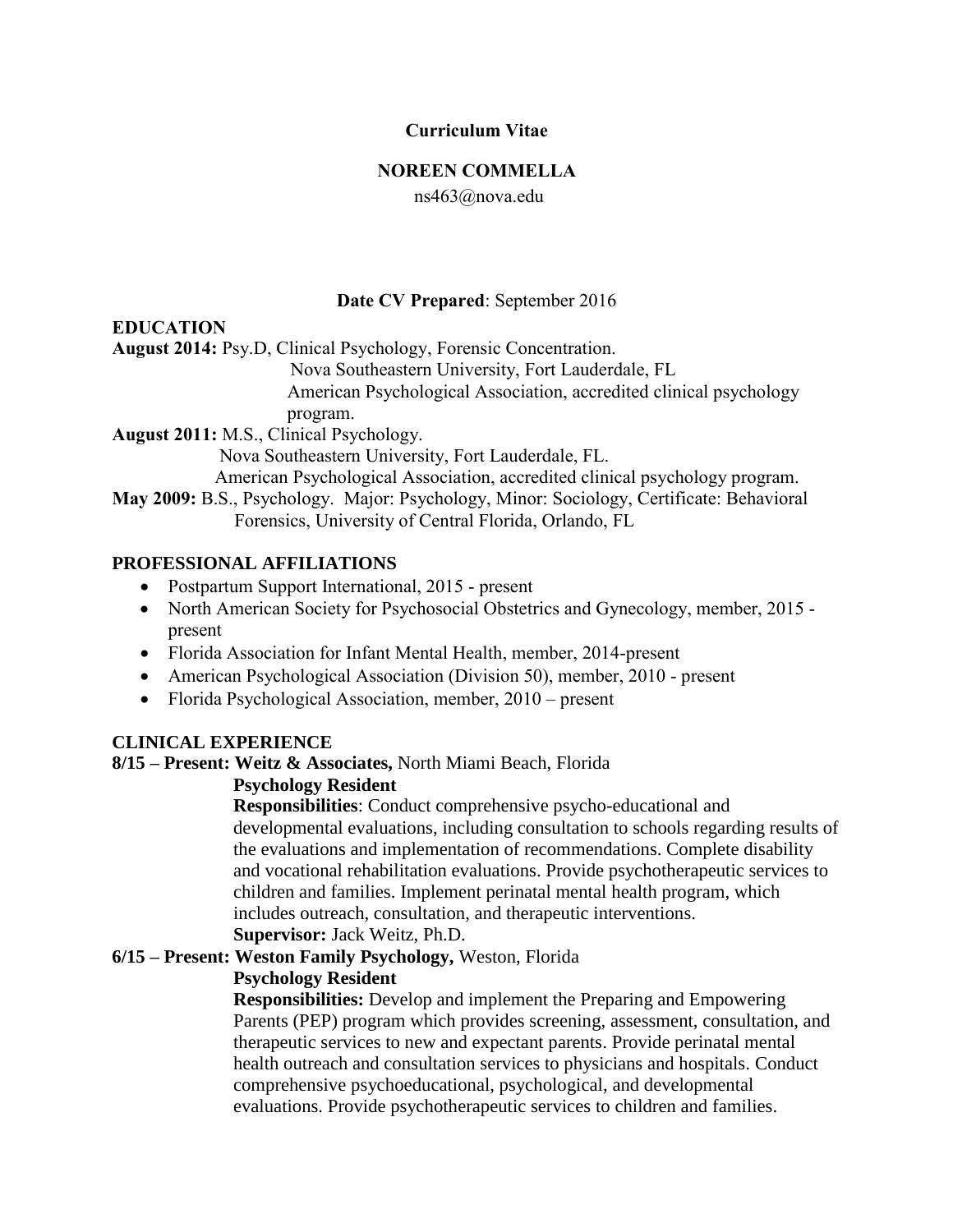# **Supervisor:** Evan A. Mehlman, Psy.D.

# **9/14 – 8/15: School-related Psychological Assessments and Interventions Clinic/**

 **University School,** Nova Southeastern University, Fort Lauderdale, Florida **Psychology Post-Doctoral Resident**

 **Responsibilities:** Provide comprehensive psychological/psychoeducational evaluations and evidence-based as well as innovative interventions for school-related academic, developmental, behavioral, emotional, and learning problems in both a clinic and private school setting. Conduct weekly supervision with school specialist practica students and biweekly supervision with predoctoral interns. Engage in consultation with school personnel including teachers, guidance counselors, and administration. Participate in parent-teacher conferences and individual educational planning. Provide individual and group therapy to students from preschool through high school.

# **Director of Training**: Donna Hillier, Psy.D

#### **9/14 – Present: Chrysalis Health, Fort Lauderdale, Florida**

#### **Psychology Resident**

 **Responsibilities:** Conduct comprehensive psychological and psychosexual evaluations for children and adolescents referred by ChildNet. Provide feedback and recommendations.

**Director of Clinical Training:** Brooke Foris, Psy.D.

**8/13 – 8/14: Chrysalis Health**, Fort Lauderdale, Florida.

#### **Pre-doctoral Internship**

 **Responsibilities:** Provide in-home and in office, individual and family therapy to children, adolescents and adults. Conduct comprehensive psychological, psychoeducational, substance abuse and psychosexual evaluations for children and adolescents. Participate in multidisciplinary staffing for child-on-child sexual abuse and domestic minor sex trafficking cases in Broward County. Develop and implement sexual behavior group therapy programs for children and adolescents who have been victimized or who have sexually acted out. Provide weekly supervision to practica students.

 **Director of Clinical Training**: Brooke Foris, Psy.D

# **5/11** – **8/14: Dr. Michael Simpson**, Weston, Florida.

# **Psychology Technician**

 **Responsibilities:** Administer, score, and interpret psychological and neuropsychological assessments for children, adolescents, and adults.  **Supervisor:** Michael Simpson, Ph.D

# **Formal Practica Training**

**8/11 - 8/12: Child and Adolescent Traumatic Stress Program**. Nova Southeastern University, Fort Lauderdale, Florida

**Responsibilities:** Provide psychological trauma assessment and therapy for children, adolescents, and their families. Provide full psychological evaluations for children and adolescents. Administer the Kiddie-Schedule for Affective Disorders and Schizophrenia to children as part of a research grant.

### **Supervisor:** Jan Faust, Ph.D

**8/11 - 8/12: Psychological Services for the Emotionally Distressed**. Nova Southeastern University, Fort Lauderdale, Florida

 **Responsibilities:** Provide psychological assessment and therapy to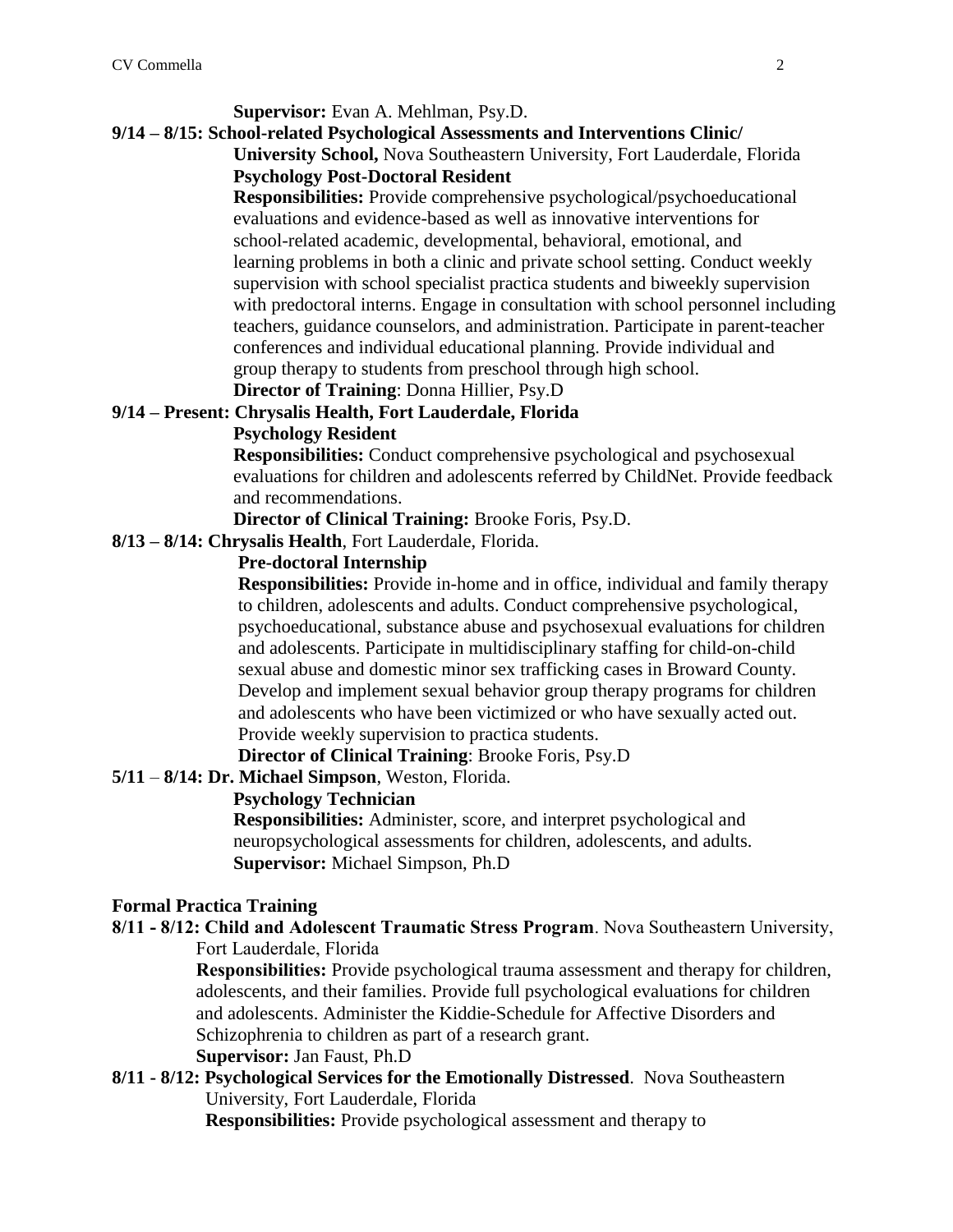adults with serious emotional disturbance.  **Supervisor:** Jan Faust, Ph.D

**8/10 – 8/11: Forensic Practicum**, Nova Southeastern University. Fort Lauderdale, Florida. **Responsibilities:** Run various psychoeducational and psychotherapy groups with inmates in jails and juvenile detention centers. Provide individual psychotherapy to inmates in a half-way home for convicted felons with co-occurring substance abuse and psychiatric diagnoses. Administer, score, interpret, and write full forensic assessment batteries for the Legal Aid program and the Guardian Ad Litem program.

**Supervisors:** Lenore Walker, Ed.D, ABPP, David Shapiro, PhD and M. Ross Seligson, PhD, PA

#### **TEACHING EXPERIENCE**

**8/16-Present: Adjunct Faculty,** School Counseling Program, Nova Southeastern University, Fort Lauderdale, FL**.**

 **Courses:** Appraisal and Evaluation in School Counseling

**Responsibilities:** Syllabus and curriculum development, facilitation of course, development of assessments, grading of assignments and examinations, support of students, office hours

**8/15 -Present: Adjunct Faculty,** Online Masters in General Psychology Program, Nova Southeastern University, Fort Lauderdale, FL.

**Courses:** Human Growth and Development

**Responsibilities:** Syllabus and curriculum development, facilitation of course, development of assessments, grading of assignments and examinations, virtual lectures, support of students, virtual office hours

**5/15-Present: Adjunct Faculty,** Mental Health Counseling Program, Nova Southeastern University, Fort Lauderdale, FL.

**Courses:** Diagnosis and Treatment of Child and Adolescent Psychopathology, Human Growth and Development, Case Conceptualization

**Responsibilities**: Syllabus and curriculum development, facilitation of course, development of assessments, grading of assignments and examinations, support of students, office hours

**9/15 -7/16: Part-time Faculty & Curriculum Course Developer,** School of Psychology, Northcentral University, Scottsdale, Arizona.

**Courses:** Psychology of Law and Justice, Diversity and Forensic Psychology

**Responsibilities:** Create general course content, prepare curriculum map, create pre and post-tests and testbank for courses, create faculty resource guide, review all courses in the specialization to ensure scaffolding. Provide one to-one instruction. Assess student learning. Promote a graduate culture of scholarship, teaching, service, and practice.

- **6/15 - 3/16: Associate Online Faculty,** Ashford University, San Diego, CA. **Courses**: Personal Dimensions of Education **Responsibilities**: Facilitation of course including posting of instructor guidance and announcements, active participation in discussion forum, feedback and grading of all assignments, fostering student development
- **8/14 – 9/15: Guest Lecturer,** School Psychology Specialist Program**,** Nova Southeastern University, Fort Lauderdale, FL.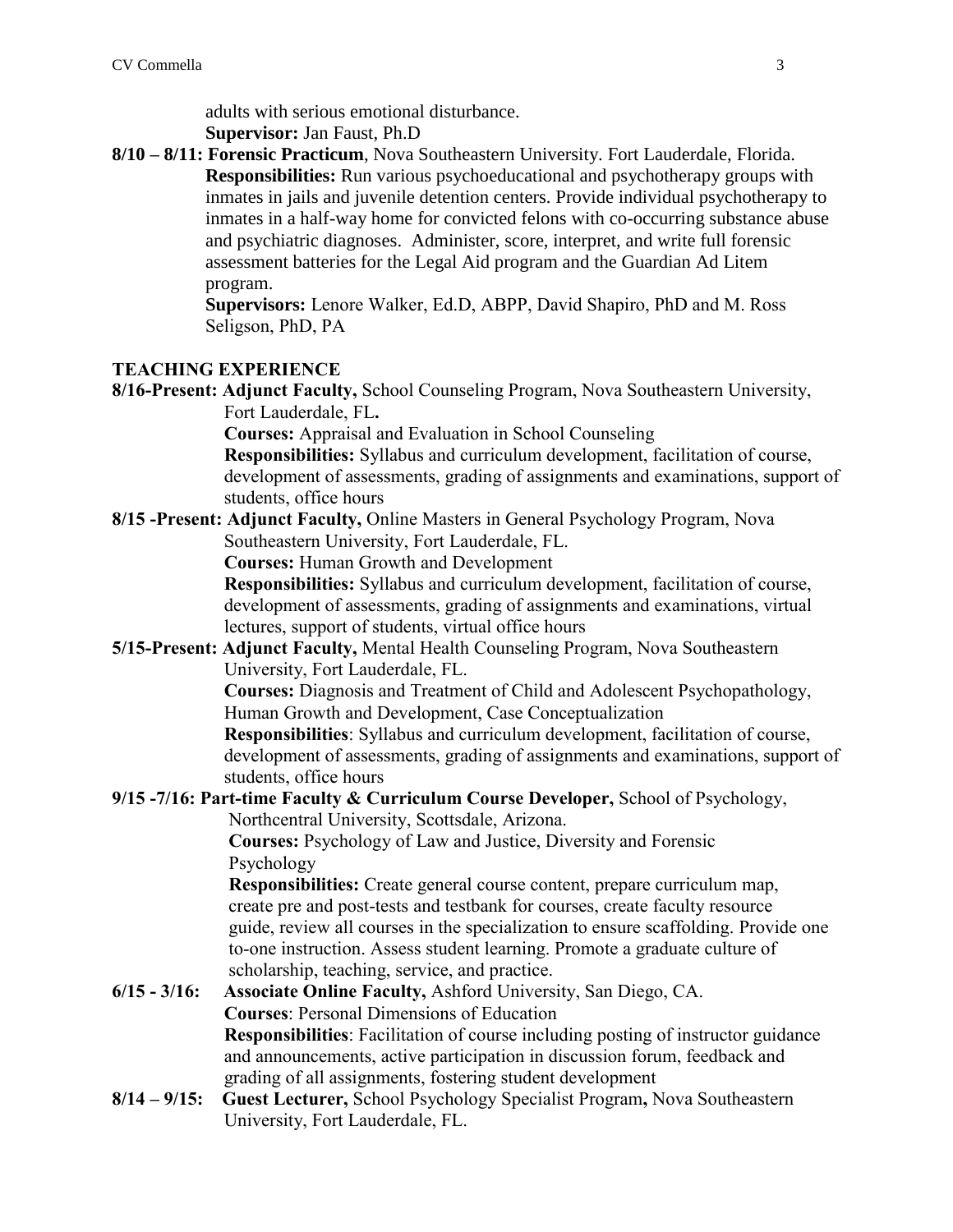**Responsibilities:** Provide lectures on a variety of topics including abuse, trauma assessment and intervention, substance abuse in schools, psychoeducational evaluation consultation.

**Supervisors:** Peter Caproni, Ph.D., Gene Cash, Ph.D., ABPP

- **8/14 – 12/14: Lab Instructor,** *Child Assessment*, Doctoral Program in Clinical Psychology, Nova Southeastern University, Fort Lauderdale, FL. **Responsibilities:** Facilitate lab instruction through lecturing and providing students with assistance in administering, scoring, and interpreting child assessment measures. Administer final exam which entails students administering assessments to simulated patients, scoring protocols, developing hypotheses, and writing a report. Grade lab assignments and final exams. **Supervisor:** Sarah Valley-Gray, Psy. D., ABPP
- **12/13 – 5/14: Graduate Teaching Assistant,** *Psychological Issues in Dependency and Family Law Cases*, Masters in Forensic Psychology Program, Nova Southeastern University, Fort Lauderdale, FL.

**Responsibilities:** Assist in curriculum development and facilitation of course. Present online lectures via Blackboard Collaborate. Grade all assignments, examinations, and papers. Provide assistance to students. **Supervisors:** Toby Kleinman, J.D., Lenore Walker, Ed.D., ABPP

- **8/13 – 5/14: Graduate Teaching Assistant,** *Suicide Prevention/Crisis Intervention*, Masters in Forensic Psychology, Nova Southeastern University, Fort Lauderdale, FL. **Responsibilities**: Assist in curriculum development and facilitation of course. Present online lectures via Blackboard Collaborate. Grade all assignments, examinations, and papers. Provide assistance to students. **Supervisors:** Scott Poland, Ed.D, Douglas Flemons, Ph.D
- **05/12 – 8/13: Graduate Teaching Assistant,** *Best Practices for the Mentally Ill in the Criminal Justice System*, Masters in Forensic Psychology Program, Nova Southeastern University, Fort Lauderdale, FL.

**Responsibilities**: Assist in curriculum development and facilitation of course. Present online lectures via Blackboard Collaborate. Grade all assignments, examinations, and papers. Provide assistance to students. **Supervisor**: Lenore Walker, Ed.D, ABPP

# **RESEARCH EXPERIENCE**

- **08/13-8/15: Psychology Post-Doctoral Resident,** Institute for Human Service, Health and Justice, Nova Southeastern University, Fort Lauderdale, FL. **Responsibilities:** Conduct literature review of perinatal mental health, prevalence, and associated outcomes. Evaluate current evidence-based interventions and a stepped-care approach to addressing mental health concerns during the perinatal period. Research funding opportunities. Consult with obstetricians regarding implementation of stepped-care approach.
- **08/12 -8/13: Graduate Research Assistant**. Clinical Forensic Psychology Department, Nova Southeastern Univeristy, Fort Lauderdale, FL. **Responsibilities**: Conduct literature searches, write literature reviews, and edit for publication of a book on best practices with the mentally ill in the criminal justice system.

**Supervisor**: Lenore Walker, Ed.D, ABPP

**8/12 – 10/12**: **Graduate Research Assistant.** Mailman Segal Center for Human Development,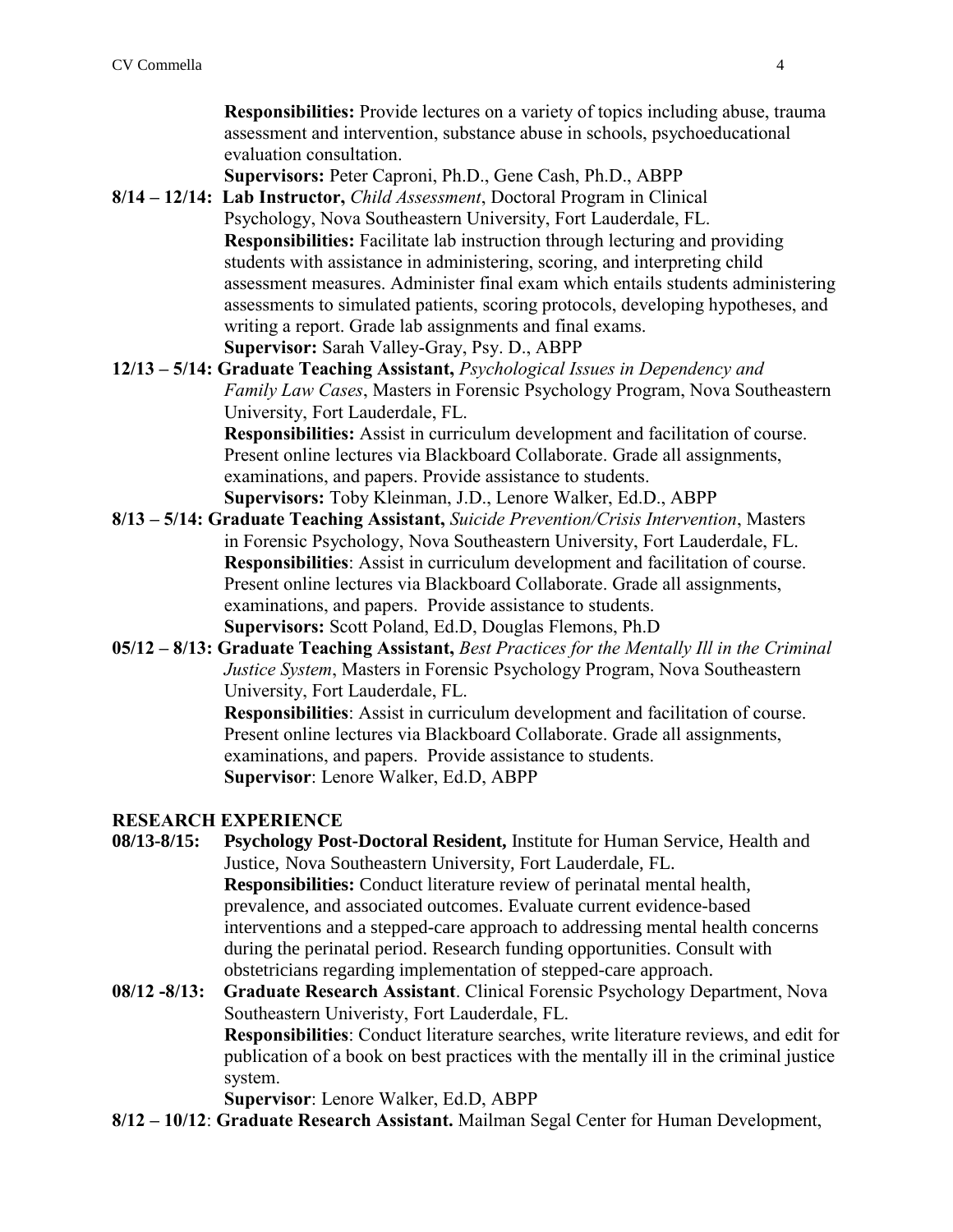Nova Southeastern University, Fort Lauderdale, FL.

**Responsibilities:** Administration of achievement batteries to pre-school aged children and data entry for the Child Outcomes Study, Palm Beach. **Supervisor:** Nurit Sheinberg, Ed.D

- **11/09 –** 0**8/11: Graduate Research Assistant.** Clinical Psychology Department, Nova Southeastern University, Fort Lauderdale, FL. **Responsibilities:** Data entry and interviewing for the Battered Women's Syndrome Questionnaire project. **Supervisor:** Lenore Walker, Ed.D, ABPP
- **08/09 – 08/10: Graduate Research Assistant.** Clinical Psychology Department, Nova Southeastern University, Fort Lauderdale, FL. **Responsibilities:** Data entry for felony mental health effectiveness project. **Supervisor:** Lenore Walker, Ed.D, ABPP

**05/08 – 05/09: Undergraduate Honors in the Major Student**. Psychology Department University of Central Florida, Orlando, FL. **Responsibilities:** Created an independent literature review on work stressors, job satisfaction and mental well-being of intensive care unit nurses and labor and delivery unit nurses. **Supervisor**: Eduardo Salas, PhD

# **PRESENTATIONS**

**Commella, N.** (June 2015). *Perinatal mental health: Prevalence, Outcomes, Screening, and Intervention.* Presented at Early Childhood Council of Hillsborough County: Investing in Our Future Heroes Conference.

# **OFFICES AND SERVICE IN PROFESSIONAL ORGANIZATIONS**

**2015-Present:** Member, Medical Advisory Committee, Healthy Mothers Healthy Babies of Palm Beach County

**2015-Present:** Warmline Volunteer and Florida State Coordinator, Postpartum Support International

**2015:** Contributor, Big City Moms

**2012 - 2014:** Graduate student member, CPE Program Subcommittee, Florida Psychological Association

**2012-2014**: American Red Cross Disaster Action Team (DAT) member

**2010-2011:** Program Coordinator for the Guardian Ad Litem Program for the Forensic Practicum, Nova Southeastern University

**2009-2012:** Member of Students United for Returning Veterans, Center for Psychological Services, Nova Southeastern University

# **VOLUNTEER ACTIVITIES/COMMUNITY SERVICE**

- Guardian Ad Litem, 2015 2016
- Give an Hour Volunteer,  $2010 2013$
- Member of Nova Players, 2009 2011
- Pembroke Pines Citizen's Police Academy Class 32, 2010
- Coached Soccer for Various Youth Teams in Weston, Florida, 2007 2012
- Junior Achievement Volunteer, 2006 2007